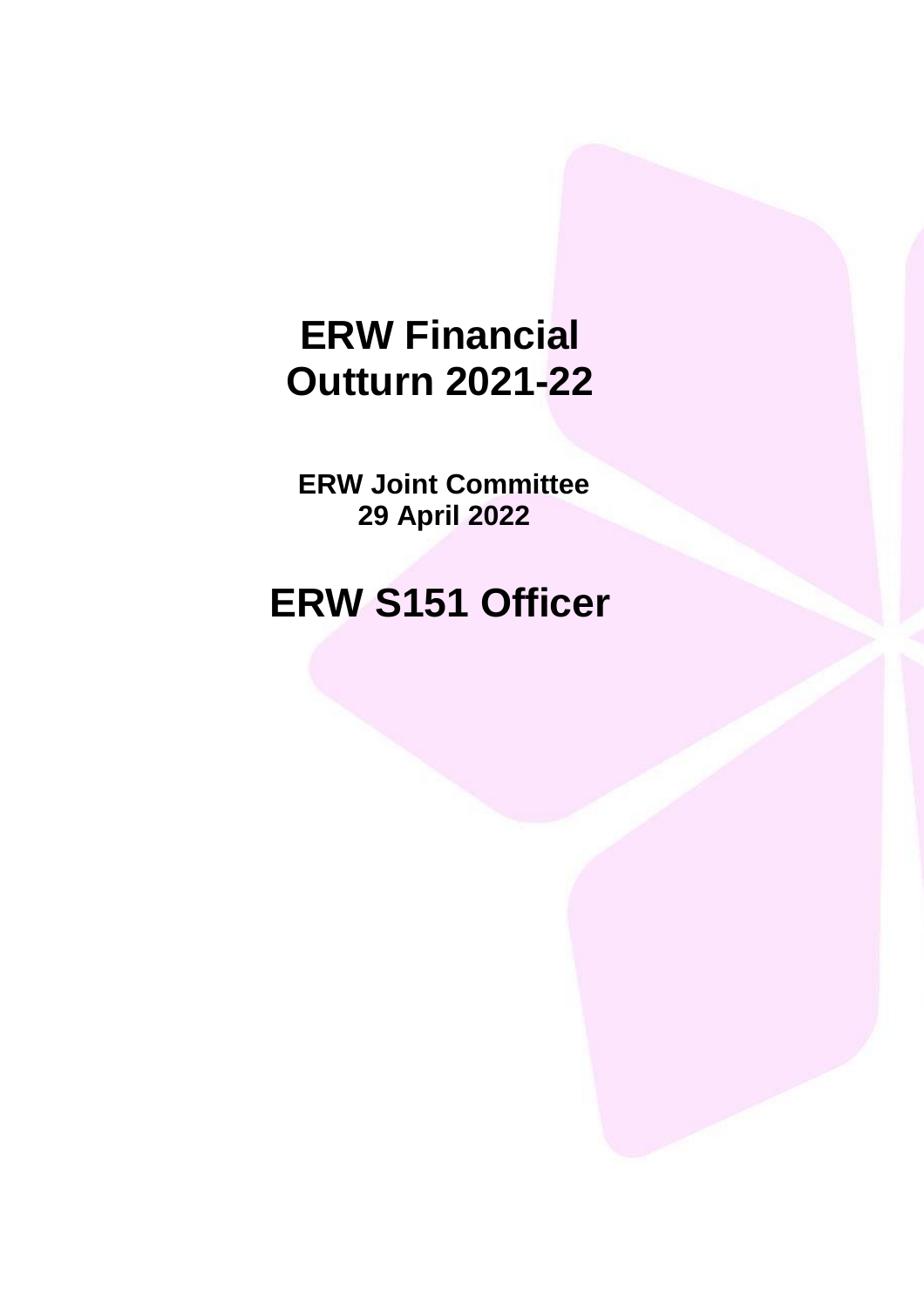

# **1. Introduction**

This report presents the Joint Committee with the ERW financial outturn at 31 March 2022, the final year for ERW. As it was required by the Joint Committee immediately following the year end, it may be revised over the coming weeks. It is not envisaged that any changes will be material.

# **2. ERW Budget 2021-22**

The ERW budget for 2021-22 was approved by the Joint Committee on 30 March 2021 for the five month period April to August 2021, with Powys County Council being part of ERW for this period.

Following the departure of Powys County Council at the end of August 2021, it was anticipated that ERW would cease at that point, however, delays in the creation of the new Partneriaeth structure resulted in ERW continuing until the end of 2021-22, being an alliance of Carmarthenshire County Council, Pembrokeshire County Council and Swansea Council for the seven month period September 2021 to March 2022.

As the Joint Committee did not meet post August 2021, an amended budget was not formally approved, however, the  $5/12^{\text{th}}$ 's approved on 30 March 2021 was effectively increased to a full year budget and additional grant funding was also received during the year. The anticipated contributions from ERW reserves and the EWC unused funding carried forward to balance the budget for 2021-22 were not required.

It has been noted that grant dependency has risks but these were accepted by the Joint Committee.

#### **Service Level Agreements (SLA's)**

For 2021-22, the agreed SLA's were as follows:

| SLA's                                  | <b>Budgeted Cost</b> |  |
|----------------------------------------|----------------------|--|
| Committee Services (Carmarthenshire)   | £5,000               |  |
| Scrutiny (Swansea)                     | £5,000               |  |
| Finance (Pembrokeshire)                | £40,000              |  |
| Internal Audit (Pembrokeshire)         | £25,000              |  |
| Human Resources (Pembrokeshire)        | £20,000              |  |
| Information Technology (Pembrokeshire) | £24,000              |  |
| Procurement (Pembrokeshire)            | £20,000              |  |
| <b>Total Budgeted SLA's</b>            | £139,000             |  |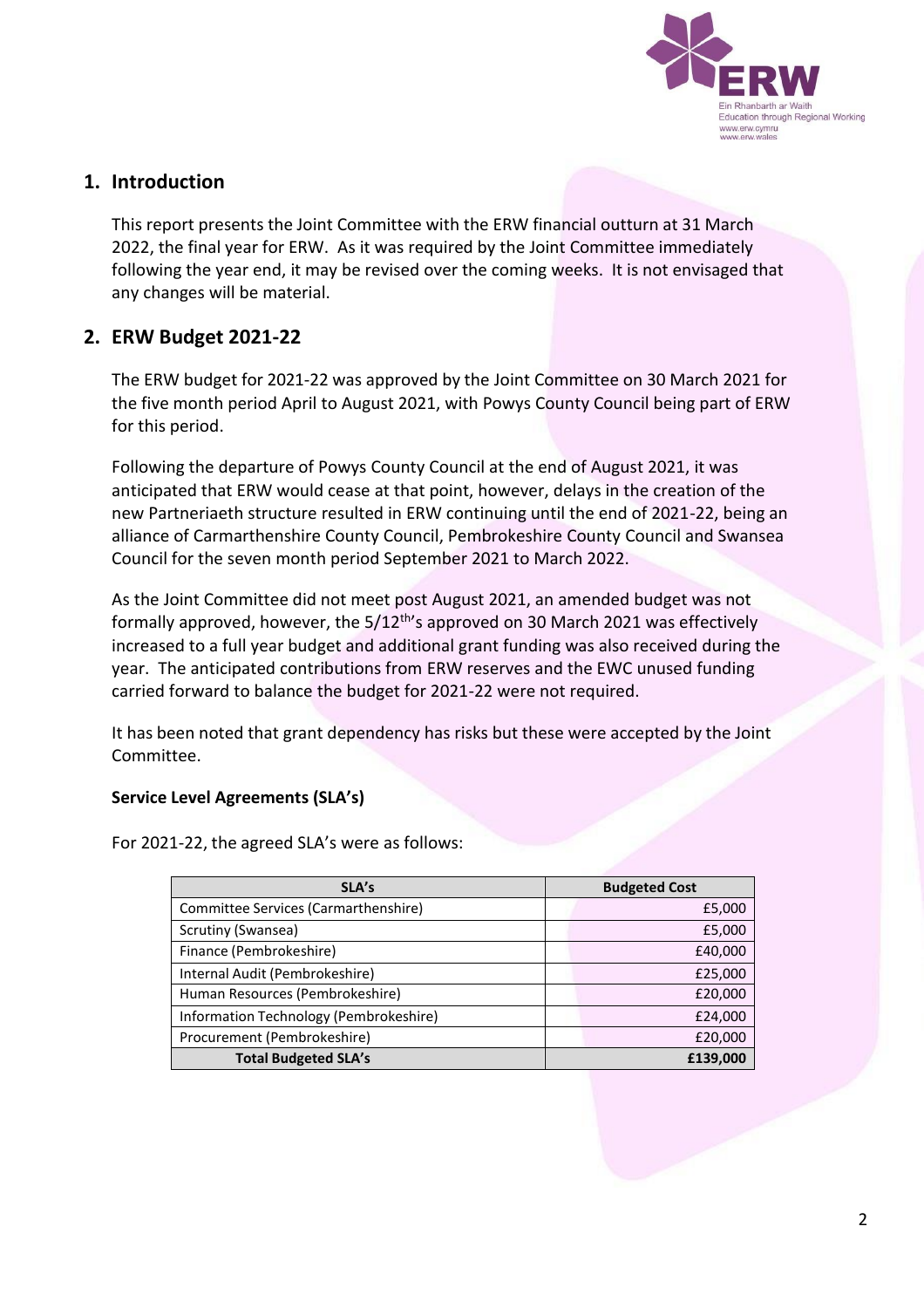

### **Local Authority Contributions**

For 2021-22, the agreed Local Authority contributions were as follows:

| <b>Local Authority</b>        | 2021-22<br><b>Contribution</b> |  |  |
|-------------------------------|--------------------------------|--|--|
| Powys (5/12 <sup>th'</sup> s) | 34,139                         |  |  |
| Pembrokeshire                 | 79,898                         |  |  |
| Carmarthenshire               | 123,998                        |  |  |
| Swansea                       | 150,785                        |  |  |
| Total                         | 388,820                        |  |  |

All contributions have been paid.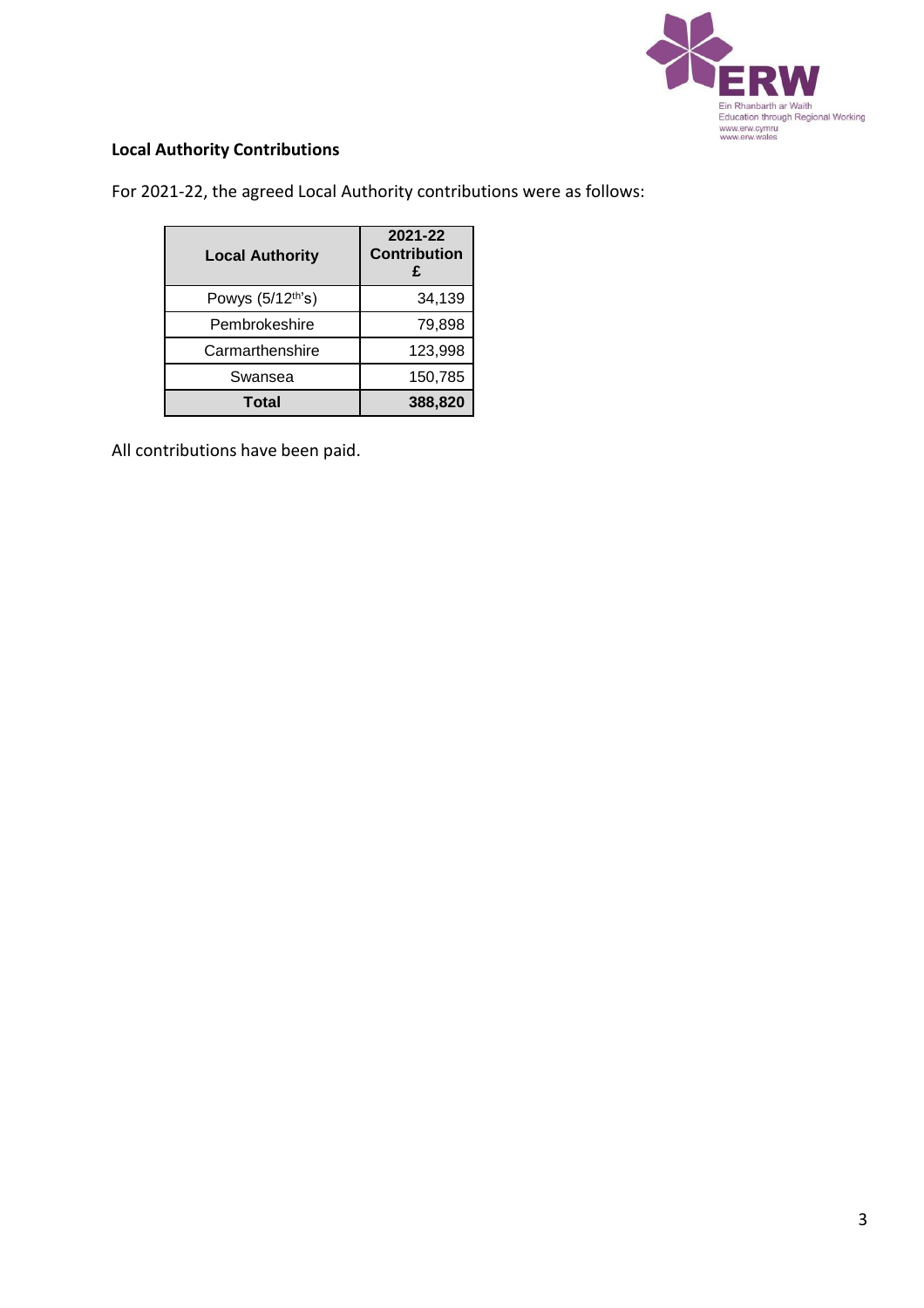

| ERW Outturn 2021-22                              |                                                       |                                                              |                         |  |
|--------------------------------------------------|-------------------------------------------------------|--------------------------------------------------------------|-------------------------|--|
| <b>Expenditure</b>                               | <b>Original</b><br><b>Budget</b><br>5 Months<br>£'000 | <b>Amended</b><br><b>Budget</b><br><b>Full Year</b><br>£'000 | <b>Outturn</b><br>£'000 |  |
| <b>Staffing Costs</b>                            |                                                       |                                                              |                         |  |
| Salaries, Secondments & Specialists              | 1,162                                                 | 2,789                                                        | 2,588                   |  |
| Travel, Subsistence, Training & Development      | 3                                                     | 7                                                            | 1                       |  |
| IT Hardware & Mobiles                            | 1                                                     | 2                                                            | 2                       |  |
|                                                  | 1,166                                                 | 2,798                                                        | 2,591                   |  |
| <b>Development and Running Costs</b>             |                                                       |                                                              |                         |  |
| <b>Rent and Accommodation</b>                    | 36                                                    | 36                                                           | 36                      |  |
| <b>General Office Expenses</b>                   | 5                                                     | 12                                                           | 8                       |  |
| Stationary, Telephone & Photocopying             | 3                                                     | 3                                                            | $\mathbf 1$             |  |
| Translation                                      | 14                                                    | 34                                                           | 21                      |  |
| Software & Marketing                             | 27                                                    | 27                                                           | 25                      |  |
| Service Level Agreements                         | 58                                                    | 139                                                          | 139                     |  |
| <b>External Audit</b>                            | 14                                                    | 14                                                           | 15                      |  |
| Legal Expenses                                   | 10                                                    | 10                                                           | 10                      |  |
| <b>Business Plan Objectives</b>                  | 202                                                   | 1,314                                                        | 1,241                   |  |
|                                                  | 369                                                   | 1,589                                                        | 1,496                   |  |
|                                                  |                                                       |                                                              |                         |  |
| <b>Total Expenditure</b>                         | 1,535                                                 | 4,387                                                        | 4,087                   |  |
|                                                  |                                                       |                                                              |                         |  |
| <b>Income</b>                                    | <b>Original</b><br><b>Budget</b><br>5 Months<br>£'000 | <b>Amended</b><br><b>Budget</b><br><b>Full Year</b><br>£'000 | Outturn<br>£'000        |  |
| LA Contributions                                 | 182                                                   | 389                                                          | 389                     |  |
| Reserve (Unused contributions from 2020-21)      | 77                                                    | 0                                                            | 0                       |  |
| EWC (Unused funding carried forward)             | 114                                                   | 0                                                            | $\pmb{0}$               |  |
| <b>EWC Funding</b><br><b>Grant Funding RCSIG</b> | 0                                                     | $\mathbf{0}$<br>3,943                                        | 297                     |  |
| PDG Co-ordinator                                 | 1,162<br>0                                            | 55                                                           | 3,743<br>55             |  |
| <b>Total Income</b>                              | 1,535                                                 | 4,387                                                        | 4,484                   |  |
|                                                  |                                                       |                                                              |                         |  |
| Net Expenditure/ (Income)                        | $\bf{0}$                                              | $\bf{0}$                                                     | (397)                   |  |
| <b>Appropriation to Reserve</b>                  | $\bf{0}$                                              | $\bf{0}$                                                     | 397                     |  |

- The salaries, secondments and specialists includes the cost of the Head of Human Resources/HR Lead seconded to ERW.
- £397k will be appropriated to reserve, some of which may be returned to Welsh Government due to the underspend.